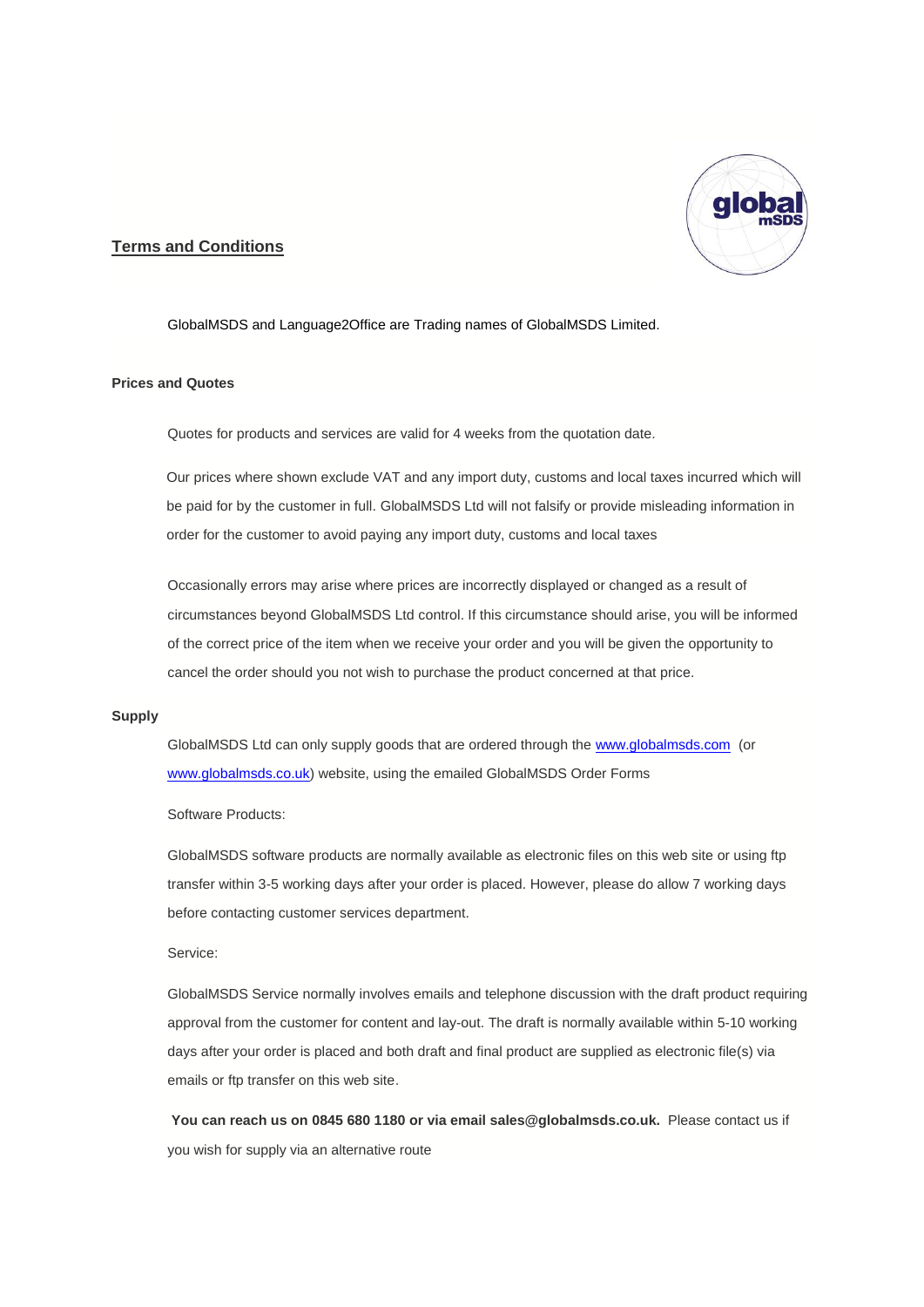## Product Errors:

All our orders are double checked before supply. However, from time to time errors will occur. Any errors must be reported within 7 days from date of supply.

Payment is never taken from you until availability has been checked and product files have been supplied. It is important you provide a valid email address in order for us to send you an email confirming the order. All orders will be available to the customer within 5 working days.

### **Payment & Security**

GlobalMSDS Ltd will invoice the customer. For provision of software products to new customers, payment is normally required before activation of software.

For provision of service, payment is normally required at the time of supply of final product. In the event that a customer does not provide approval of the draft product within 4 weeks of supply, then the order will be completed with final product available in requested languages as pdfs and supplied with the invoice

We accept payments by bank transfer or cheque as well as PayPal.

Overdue accounts are subject to a service charge of 1% per month.

#### DISCLAIMER

To the fullest extent permitted at law, GlobalMSDS Ltd is providing this Web site and its contents on an "as is" basis and makes no (and expressly disclaims all) representations or warranties of any kind, express or implied, with respect to this Web site or the information, content, materials or products included in this site including, without limitation, warranties of merchantability and fitness for a particular purpose. In addition, GlobalMSDS Ltd does not represent or warrant that the information accessible via this Web site is accurate, complete or current. Price and availability information is subject to change without notice.

Except as specifically stated on this Web site, to the fullest extent permitted at law, neither GlobalMSDS Ltd nor any of its affiliates, directors, employees or other representatives will be liable for damages arising out of or in connection with the use of this Web site or the information, content, materials or products included on this site. This is a comprehensive limitation of liability that applies to all damages of any kind, including (without limitation) compensatory, direct, indirect or consequential damages, loss of data, income or profit, loss of or damage to property and claims of third parties. For the avoidance of doubt, GlobalMSDS Ltd does not limit its liability for death or personal injury to the extent only that it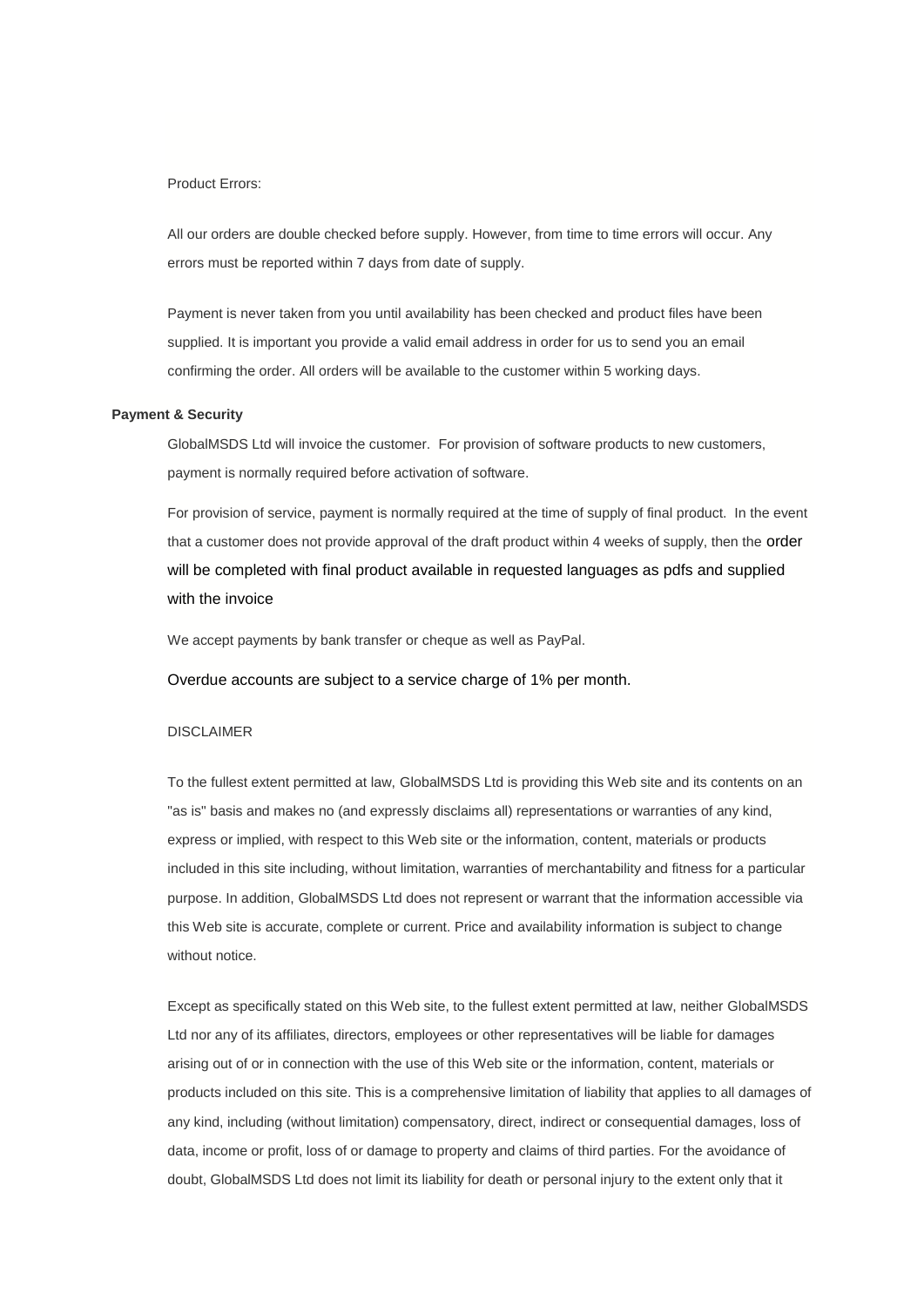arises as a result of the negligence of GlobalMSDS Ltd, its affiliates, directors, employees or other representatives.

### INTELLECTUAL PROPERTY RIGHTS

The rights in the design and content of this website are owned by GlobalMSDS Ltd. They are protected by copyright and other intellectual property rights. GlobalMSDS Ltd reserves the right to modify any content on its website. You may not copy, reproduce, modify, distribute, display, post or transmit any part of this site without GlobalMSDS Ltd's express written consent. All trademarks, product names, company names and logos featured on this website are the property of their respective owners or GlobalMSDS Ltd. All photography remains the property of GlobalMSDS Ltd unless otherwise stated.

### **TERMINATION**

GlobalMSDS Ltd reserves the right to terminate or suspend any part of the Service at any time without notice to you.

### **Privacy**

### PRIVACY POLICY

GlobalMSDS Ltd is totally committed to protecting the privacy of our site visitors and customers. The GlobalMSDS team are customers themselves of other Internet sites and fully appreciate and respect the importance of privacy on the Internet. We will not disclose information about our customers to third parties except where it is a necessary part of providing a service to you - e.g. arranging for a product to be sent to you.

By joining our mailing list and providing us with your email, postal address, telephone number you consent to receive communication from us about our latest products and special offers which we think may be of interest to you.

If you wish to verify the details you have submitted to GlobalMSDS Ltd you may do so by contacting us via the e-mail address, telephone number or address given below. Our security procedures mean that we may request proof of identity before we reveal information. This proof of identity will take the form of your e-mail address and password submitted upon registration.

We will not under any circumstances disclose to any third parties our customers name, address, email, credit card details, passwords or telephone number unless authorised by you or are required to subject to National Regulations.